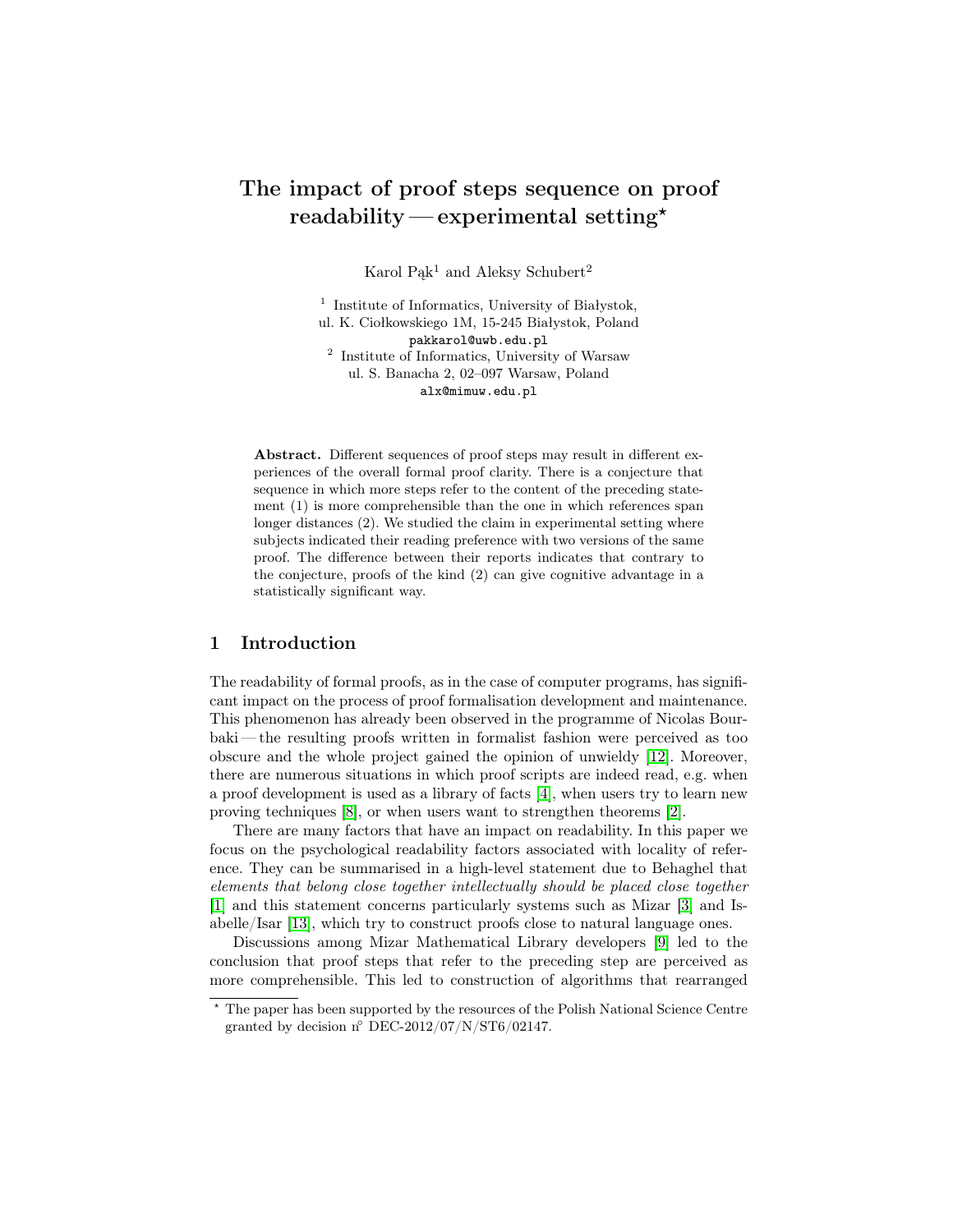Mizar proof scripts so that they maximise the number of such references [\[9\]](#page-12-7) and further analysis of the complexity of the rearrangement process [\[10,](#page-12-8)[11\]](#page-12-9).

One important step in understanding the applicability of the techniques is to assess their impact on real readers. This paper is an attempt in this direction. We investigate the influence of one of the employed techniques — changing the sequence of steps so that the number of then steps in continuous sequences is maximal. In our study we give two versions of the same proof to a substantial number of subjects and obtain their readability assessment.

The paper is constructed as follows. In Section [2](#page-1-0) we present the design of our experiment. Next, we present the statistical methods we employ and present the way our experiment was executed. This is done in Section [3.](#page-4-0) The results of the experiments are presented in Section [4](#page-8-0) and discussed in Section [5.](#page-11-0) Many people helped us in organising the experiment so we acknowledge them in Section [6.](#page-11-1)

## <span id="page-1-0"></span>2 The Design of the Experiment

## 2.1 The General Idea of the Experiment

It is not straightforward to devise an experiment in which two text structures are compared for readability. First of all, the feature of readability is subjective so a comparing judgement of a single person must be the basic unit of the measurement. Moreover, one must note that it is not directly valid to ask subjects to compare texts of different proofs for readability since then there may be many other structural factors that must be recognised and well understood to make such a comparison informative. Therefore, our first design choice is that one subject at one moment compares two proofs of the same mathematical statement and the result of the judgement is accounted in the study.

This assumption brings one major difficulty in. Comparison of essentially the same proofs requires reading two texts that convey the same content. The texts are by the nature of the reading process read in sequence. Clearly, the process of reading of the second text is strongly influenced by that of the first text. We can now expect two effects:

- <span id="page-1-1"></span>1. either the subjects will judge the second text as more readable due to the fact that it reflects something that is already known,
- <span id="page-1-2"></span>2. or the subjects will judge the second text as less readable since they already familiarised themselves with the structure of the first one and perceive the text of the second one as alien and so less favourable.

It turns out that the second effect is much stronger than the first one (we provide statistical evidence for this in Section [4.2\)](#page-10-0). Therefore, we decided that meaningful responses are only those that counter this strong trend and that such responses indicate visible cognitive advantage to the subjects that behave in this way.

This assumption requires us to create two contrasting situations in which subjects can counter this trend. We decided here to distribute among subjects two variants of the test: one that presents a version A of the proof first and then a version  $B$ , and one that presents the version  $B$  first and  $A$  subsequently.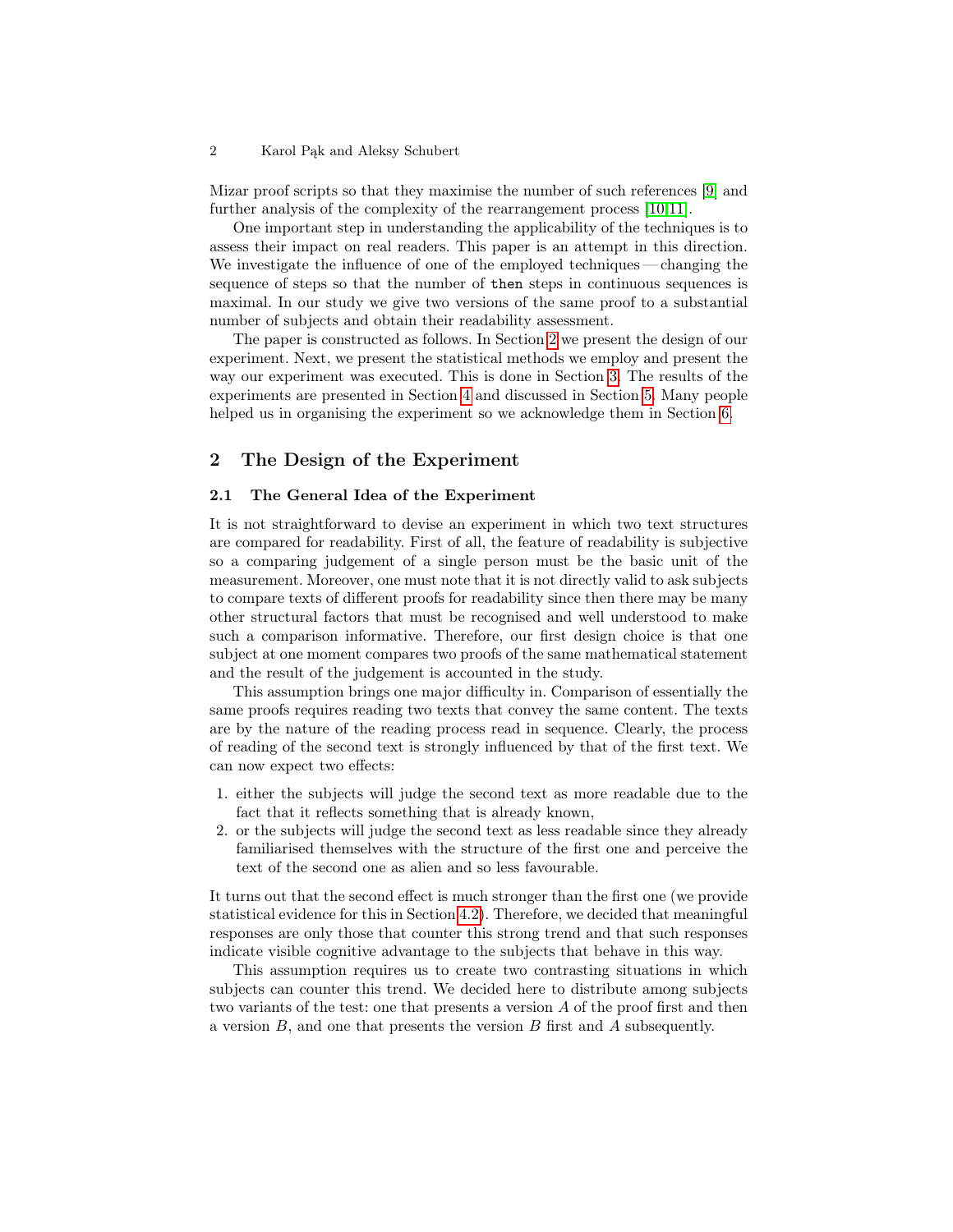One more important issue to deal with here is making sure that the tests are not neglected by the subjects. That is why we decided that the test should have a form of an assignment in which the analysis of the proofs is required to give an answer. In the end we decided that a good way to achieve this is to introduce a mistake into the proof and instruct subjects to find it. The subjects were to obtain an award for fulfilling the task.

## 2.2 The Actual Tests

The assignments given to the students were based upon a faulty proof of the wrong set-theoretic formula

$$
(X \cup Y) \setminus (X \cap Y) = (X \setminus Y) \cap (Y \setminus X).
$$

It has a correct counterpart

 $(X \cup Y) \setminus (X \cap Y) = (X \setminus Y) \cup (Y \setminus X)$ 

the proof of which can be formalised in Mizar as presented in Fig. [1](#page-3-0) (version A of the proof). This proof was taken as the basis for the experiment. We devised another proof (see Fig. [2\)](#page-3-1) of the same fact (version  $B$ ) in which certain two steps were permuted, which is reflected by the changed line numbers (7, 8) on the left margins of the proofs. The actual internal structure of the two versions is the same and is presented in Fig. [3](#page-4-1) where labels of the nodes correspond directly to the labels on the left margins of both the proof in version  $A$  and  $B$ <sup>[3](#page-2-0)</sup>. In this way we can see that the proofs indeed differ only in the sequence of steps and the necessary Mizar syntax reorganisations. We expected that the version  $B$  will be perceived by subjects in our experiments as less readable than the version A (and this turned out to be actually false).

Since we wanted to obtain judgements of many subjects and it is difficult to gather significantly many Mizar experts in one place, we had to rewrite the proof texts in natural language so that they are digestible by people who are not familiar with Mizar syntax. Moreover, the subjects in the experiment were Polish native speakers so the assignments had to be prepared in that language.<sup>[4](#page-2-1)</sup> We provide a faithful translation of the tests in Appendix [A.](#page-12-10)

The two versions of the proof were printed on one page of an A4 leaf. Half of the tests had version A of the proof located on the left-hand side of the page and version  $B$  on the right-hand one and half of the tests had version  $B$  located on the left-hand side and version  $A$  on the right-hand one. To make distribution of tests quick we did not strictly keep the size of two resulting groups even. However, we made sure that the groups are of substantial size (see Section [4\)](#page-8-0).

<span id="page-2-0"></span><sup>3</sup> Graph representation of proofs was defined by Pąk [\[9\]](#page-12-7). We invite interested readers to consult his publication for details.

<span id="page-2-1"></span><sup>&</sup>lt;sup>4</sup> The original tests are available in the package with experiment data at the address <http://www.mimuw.edu.pl/~alx/proof-readability.zip>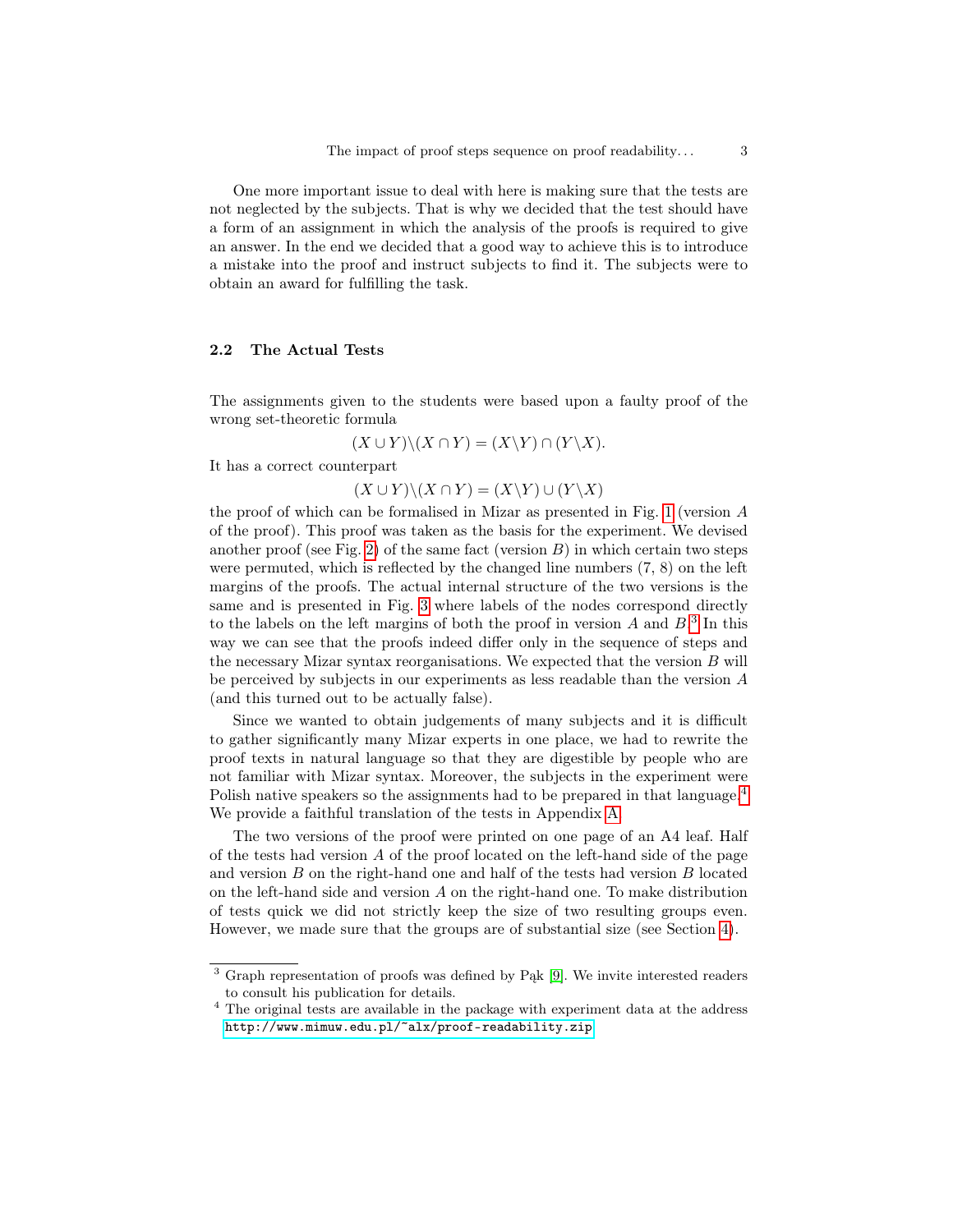```
theorem
1 : (X \vee Y) \setminus (X \wedge Y) = (X \setminus Y) \vee (Y \setminus X)p r o o f
2: for x holds x in (X \vee Y) | (X \wedge Y) iff x in (X \vee Y) \vee (Y \vee X)p r o o f
3: let x;4: thus x in (X \vee Y) \setminus (X \wedge Y) implies x in (X \vee Y) \vee (Y \vee X)p r o o f
5: assume A1: x in (X \vee Y) \setminus (X \wedge Y);<br>6: then not x in (X \wedge Y) by XBOOLE 0:def 5;
7: then A2: not x in X or not x in Y by XBOOLE_0: def 4;<br>8. x in X or x in Y by A1 XBOOLE 0: def 3.
8: x in X or x in Y by A1,XBOOLE_0: def 3;<br>9: then x in (X \setminus Y) or x in (Y \setminus X) by A2,XBOOLE_0: def 5;<br>10: hence x in (X \setminus Y) \vee (Y \setminus X) by XBOOLE 0: def 3;
               end ;
11: thus x in (X \setminus Y) \vee (Y \setminus X) implies x in (X \vee Y) \setminus (X \wedge Y)p r o o f
12: assume x in (X \setminus Y) \vee (Y \setminus X);<br>
13: then x in (X \setminus Y) or x in (Y \setminus X) by XBOOLE_0:def 3;<br>
14: then A3: x in X & not x in Y or
                                   x in Y & not x in X by XBOOLE 0: def 5;
15: then A4: x in (X \vee Y) by XBOOLE_0:def 3;<br>16: not x in (X \wedge Y) by A3, XBOOLE 0:def 4;<br>17: hence x in (X \vee Y) \setminus (X \wedge Y) by A4, XBOOLE 0:def 5;
               end ;
           end ;
           hence thesis by TARSKI:2;
       end ;
```
<span id="page-3-0"></span>Fig. 1. The Mizar proof the experiments were based upon, version A.

```
theorem
1: (X \vee Y) \setminus (X \wedge Y) = (X \setminus Y) \vee (Y \setminus X)p r o o f
2: for x holds x in (X \vee Y) \setminus (X \wedge Y) iff x in (X \setminus Y) \vee (Y \setminus X)p r o o f
3: let x;<br>4: thus xthus x in (X \vee Y) \setminus (X \wedge Y) implies x in (X \setminus Y) \vee (Y \setminus X)p r o o f
5: assume A1: x \text{ in } (X \vee Y) \setminus (X \wedge Y);<br>6: then A2: \text{ not } x \text{ in } (X \wedge Y) by XBOOLE 0:def 5;
8: A3: x in X or x in Y by A1, XBOOLE 0: def 3, def 4;
7: not x in X or not x in Y by A3, A2, XBOOLE_0: def 4;<br>9: then x in (X \setminus Y) or x in (Y \setminus X) by A3, \overline{X}BOOLE_0: def 5;<br>10: hence x in (X \setminus Y) \vee (Y \setminus X) by XBOOLE 0: def 3;
               end ;
11: thus x in (X \setminus Y) \vee (Y \setminus X) implies x in (X \vee Y) \setminus (X \wedge Y)p r o o f
12: assume x in (X \setminus Y) \vee (Y \setminus X);<br>13: then x in (X \setminus Y) or x in (Y \setminus Y)13: then x in (X \setminus Y) or x in (Y \setminus X) by XBOOLE_0:def 3;<br>14: then A4: x in X & not x in Y or
                                   x in Y & not x in X by XBOOLE 0: def 5;
15: then A5: x in (X \vee Y) by XBOOLE_0:def 3;<br>16: not x in (X \wedge Y) by A4, XBOOLE 0:def 4;<br>17: hence x in (X \vee Y) \setminus (X \wedge Y) by A5, XBOOLE 0:def 5;
               end ;
           end ;
18: hence thesis by TARSKI:2;
       end ;
```
<span id="page-3-1"></span>Fig. 2. A Mizar proof in which steps were permuted, version B.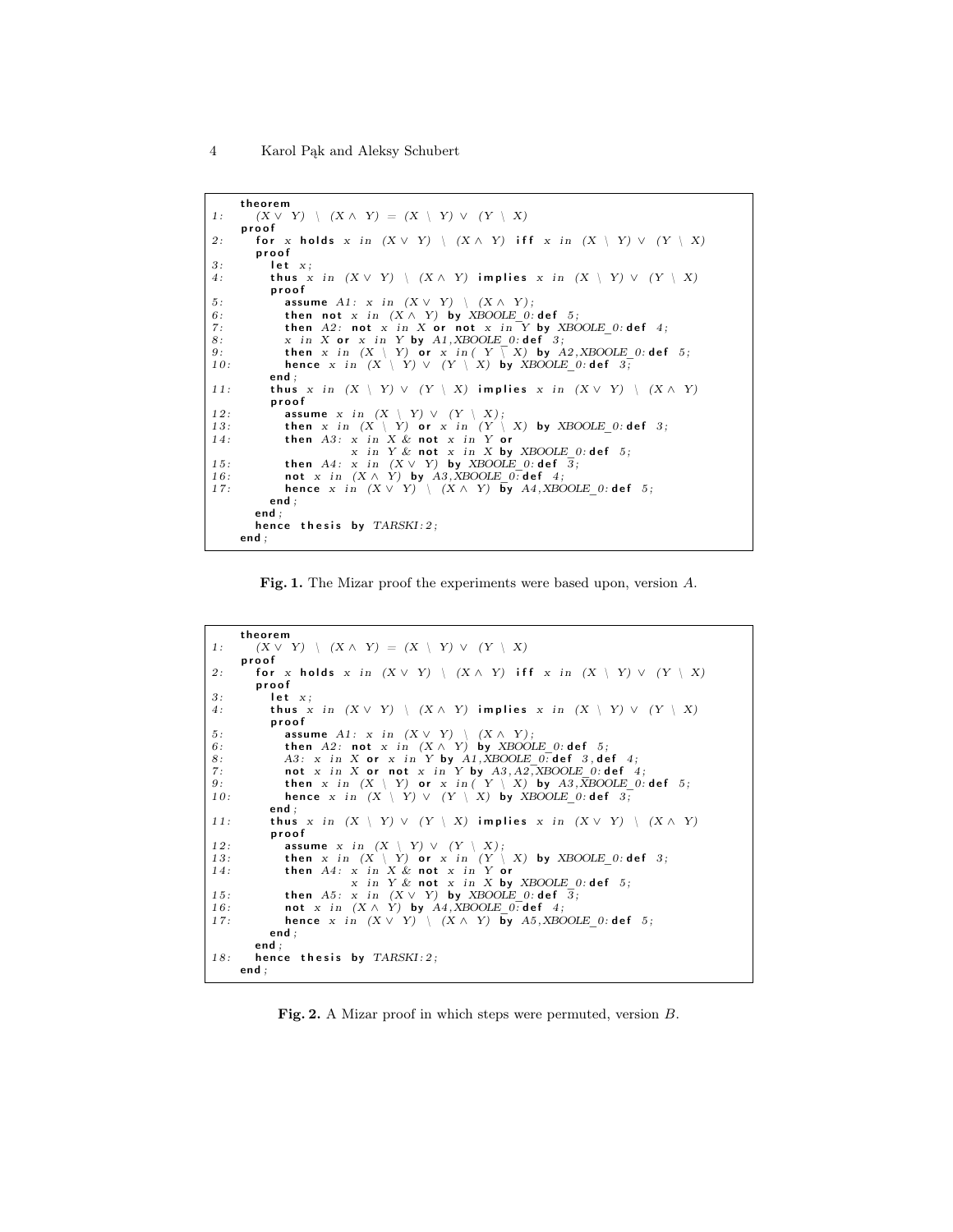

<span id="page-4-1"></span>Fig. 3. The structures of the two versions of the proof.

## <span id="page-4-0"></span>3 The Execution of the Experiment

The experiments were conducted on students of informatics at Faculty of Mathematics, Informatics and Mechanics, University of Warsaw and Faculty of Mathematics and Computer Science, University of Białystok. They were executed in three rounds of two slightly different settings.

Round I took place in January 2015 and was conducted as a separate assignment in an exam with a slot of 10 minutes dedicated exclusively to the task of comparing the proofs. The award for students were additional points in the exam score. The topic of the exam was *Logic for Computer Scientists*. The subjects of the experiment were students of first year postgraduate studies. These students had studied the full curriculum of undergraduate informatics, including Foundations of Mathematics as taught on the first year of undergraduate studies. We can assume that their experience with formal systems, including programming languages, was good enough for this test.

The experiment was conducted in parallel in two lecture halls which contained groups of students of approximately 35 people each. The assignments were given in parallel and in the conditions of the exam, which guarantee the lack of communication between subjects. Therefore, we can assume that the results were independent.

The instruction of the assignment was as follows

You are presented two proofs of the same fact. Both have the same flaw. Choose the version of the reasoning for which you can easier perform the following task: please show the place where the flaw is located and describe in one sentence what is the reason of the mistake.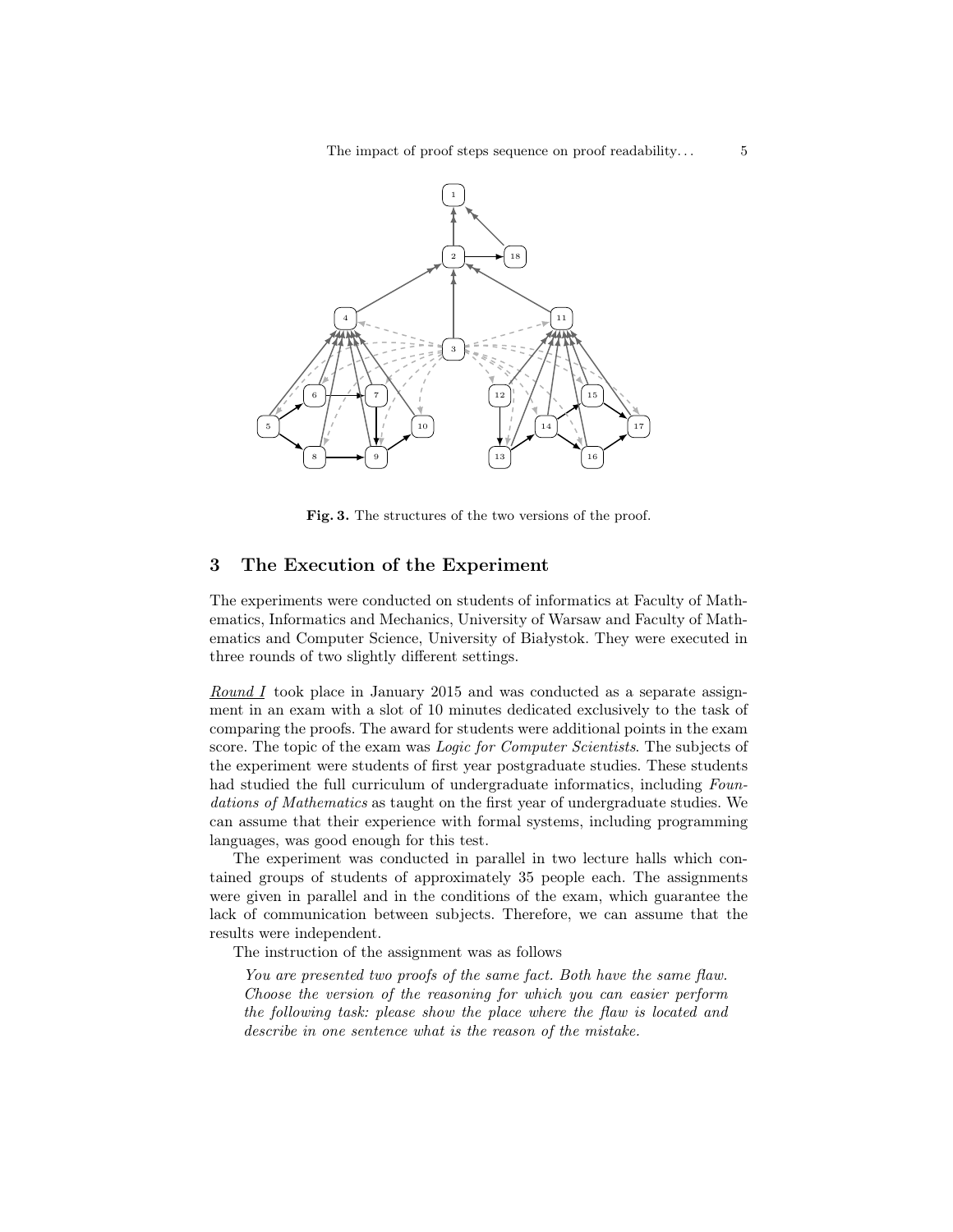Therefore, the students were given information that the two texts are essentially equivalent and they were instructed to indicate which of the texts gave them cognitive advantage.

Both versions of the proof were formulated using the same natural language phrases so that one formulation corresponds to the same kind of inference step.

Round II took place in February 2015 and was conducted in Białystok. The procedure and tests were the same as in the case of Round I. The topic of the exam was Logic and Set Theory. The subjects of the experiment were students of first year undergraduate studies of mathematics and informatics. We can assume that their experience with formal systems was fair and enough for this test, since they were taught specifically to prove facts using natural deduction format that was close to the one used in Mizar. Still, we obtained significantly more answers than in Round I which indicated that subjects did not understand the subject matter of the proof. The exam was taken in two groups of approximately 20 and 40 people respectively

Round III took place in January 2016 in Warsaw and was conducted as a separate assignment during blackboard classes with a slot of 10 minutes dedicated exclusively to the task of comparing the proofs. The award for students were additional points in their score of the classes. The topic of the classes was Foundations of Mathematics. The subjects of the experiment were students of first year undergraduate studies. The experience of the students with formal systems was limited. The experiment was conducted at the end of the course on foundations of mathematics so their understanding of the notion of proof should be satisfactory for the purpose of our procedure.

The experiment was conducted in 4 different groups of classes at different times. The size of the groups was approximately 10 people. However, we can assume that the measurements were independent since the students of the first year of undergraduate studies rarely communicate between different groups (all other classes are given in groups of the same composition) and the details of the assignment necessary to complete it successfully are not very specific and so very difficult to explain without having the actual test at hand. Therefore, we can safely assume that despite the assignments were not given in parallel their results are independent. Of course, the assignments within each of the group were executed so that subjects did not communicate one with another.

The instruction of the assignment was as follows

You are presented two proofs of the same fact. Find in them as many flaws as you can. In case a mistake occurs in both proofs, mark with a star the version in which you found it first. Is the structure of some of the proofs more readable for you?

Therefore, the students were given information that the two texts are essentially equivalent and they were instructed to indicate which of the texts gave them cognitive advantage. Additionally, they were instructed to search for as many flaws as possible and mark places where the mistake was found first. We intro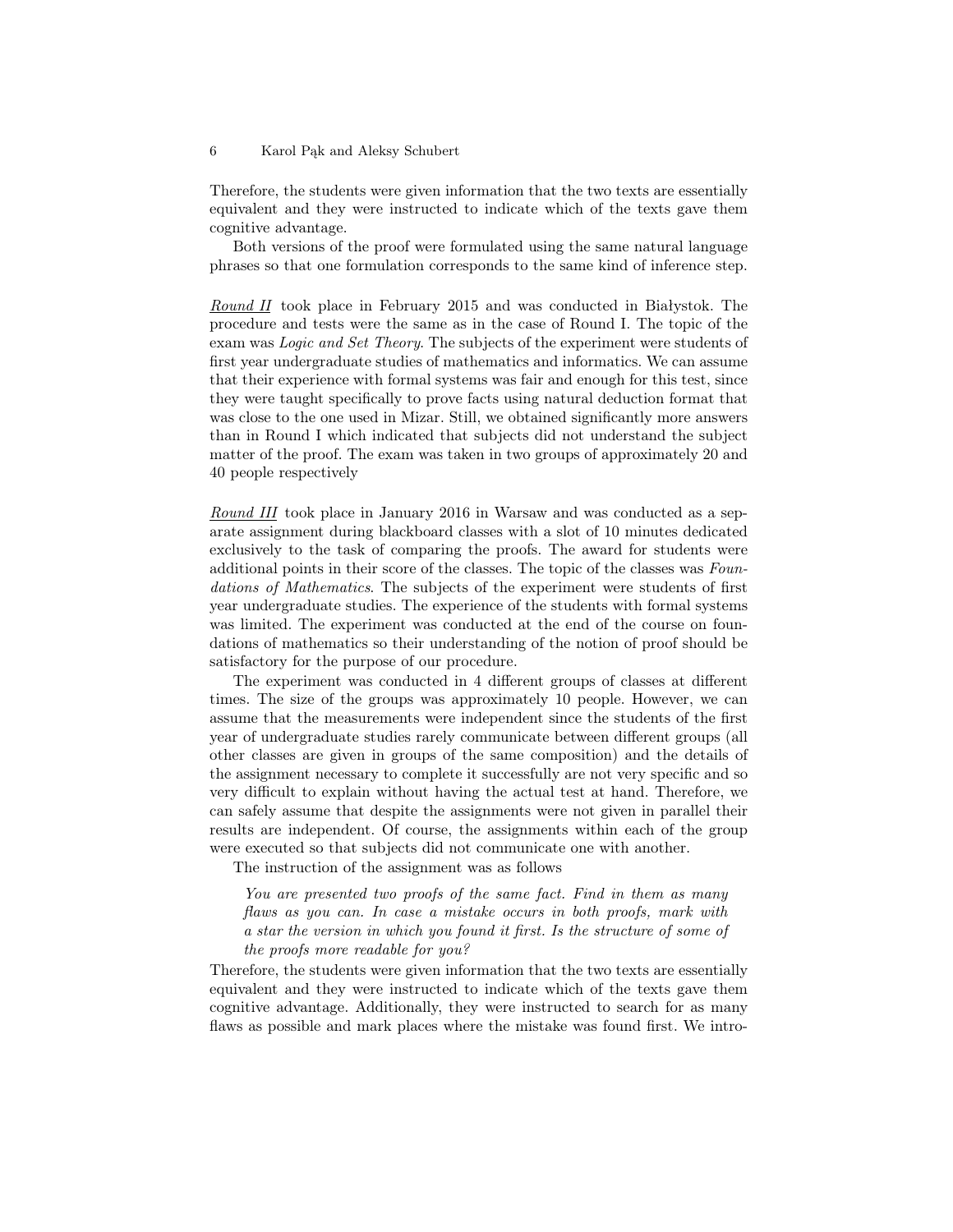duced this change to get deeper confidence that the proofs were read thoroughly and check if this change has impact on the effects [\(E1\)](#page-1-1) and [\(E2\)](#page-1-2)

In this case the two versions of the proof were formulated in a different fashion. Moreover, as the proofs actually demonstrate equivalence, they divide into two parts: one for  $(\Rightarrow)$  and one for  $(\Leftarrow)$ . We decided to have a different sequence of these parts in each version. The rationale behind these changes was to make line to line comparison more difficult and force subjects to perceive the structure of the proofs first and then judge their clarity.

We would like to point out that in Round I and II the instruction was less direct and referred to *easiness of the task* while in Round III the instruction appealed directly to the intuitive understanding of the term readability. However, we would like to stress that each of the formulations actually means that the subjects were instructed to indicate their cognitive preference for the two versions of the proof, i.e. which of the texts is easier to digest.

#### <span id="page-6-0"></span>3.1 The Mann-Whitney Test

For our verification, we use the non-parametric Mann-Whitney test (also called Willcoxon test), as the use of standard parametric tests assumes the distributions are normal. This test is used to statistically refute a null hypothesis  $H_0$  in favour of its negation, i.e. the alternative hypothesis  $H_A$ .

This kind of test can be applied when the following prerequisites are met:

**Hypotheses** The null hypothesis  $H_0$  for the study should be formulated in the fashion such that the probability of an observation from the population  $G_1$ exceeding an observation from the second population  $G_2$  is less then or equal the probability of an observation from  $G_2$  exceeding an observation from  $G_1$ , i.e.  $P(\text{score}(G_1) > \text{score}(G_2)) \leq P(\text{score}(G_2) > \text{score}(G_1)).$ 

Consequently, the alternative hypothesis  $H_A$  is that the probability of an observation from the group  $G_1$  exceeding an observation from the group  $G_2$ is greater than the probability of an observation from  $G_2$  exceeding an observation from  $G_1$ , i.e.  $P(score(G_1) > score(G_2)) > P(score(G_2) > score(G_1)).$ 

- Uniformity of populations We should also be able to assume that in case the distribution of results from  $G_1$  and  $G_2$  is the same, the probability of an observation from  $G_1$  exceeding one from  $G_2$  is equal to the probability of an observation from  $G_1$  exceeding one from  $G_2$ . In other words the background of both groups is the same and their members were chosen randomly from the point of view of the experiment.
- **Independence** We should be able to assume that the observations in  $G_1$  and  $G_2$  are independent.
- Comparable responses The scores should be numeric so they can be easily compared one with another so a single ranking of the subjects can be formed.

The basic idea of the test is that we build a ranking list of the scores from the lowest to the highest (with possible ties). Then we try to get a numerical representation on which of the groups has more results close to the top one.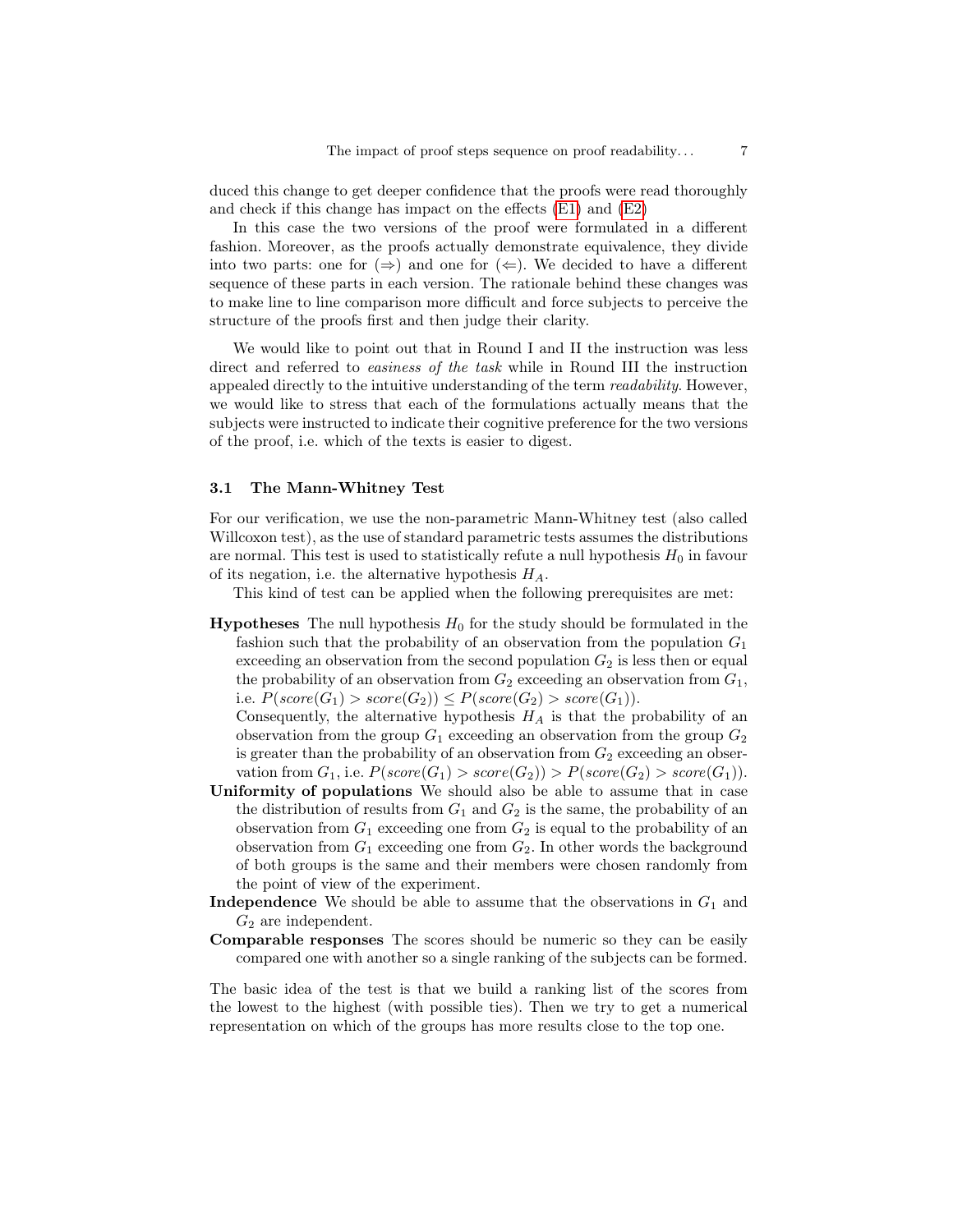Consider the following pattern

$$
U = n_1 n_2 + \frac{n_2(n_2 + 1)}{2} - \sum_{i=1}^{n_2} R_i
$$

where U is the value of the Mann-Whitney U test,  $n_1$  is the sample size of  $G_1$ ,  $n_2$  is the sample size of  $G_2$  and  $R_i$  is the ranking position of the *i*-th score in the group  $G_2$ . We can see that the more scores of  $G_2$  are closer to the top the number  $U$  is greater.

Contemporary statistics packages return a normalised value Z of the statistical test that is computed according to the pattern

$$
Z=\frac{U-m_U}{\sigma_U}
$$

where  $m_U$  is the mean of U and  $\sigma_U$  is the standard deviation of U, which are in turn computed using the formulas

$$
m_U = \frac{n_1 n_2}{2}, \qquad \sigma_U = \sqrt{\frac{n_1 n_2 (n_1 + n_2 + 1)}{12}}
$$

.

However, the formula for  $\sigma_U$  must be corrected in case ties (caused by equal scores of certain subjects) are present and it is then

$$
\sigma_U = \sqrt{\frac{n_1 n_2}{12}((n+1) - \sum_{i=1}^k \frac{t_i^3 - t_i}{n(n-1)})}
$$

where  $k$  is the number of tied positions,  $t_i$  is the number of subjects that attained the *i*-th tied rank, and  $n = n_1 + n_2$ .

## 3.2 Stouffer-Lipták Method

Since the tests given to the subjects were different and the students were of different maturity we cannot directly sum the groups that took part in the two rounds. Therefore we need a method to combine results of three experiments. For this we use a meta-analysis technique called Stouffer-Lipták method [\[7\]](#page-12-11). In this method we compute a combined Z value based upon Z-values obtained from the Mann-Whitney test using the pattern (tailored to the case where three experiments are combined):

$$
Z = \frac{w_1 Z_1 + w_2 Z_2 + w_3 Z_3}{\sqrt{w_1^2 + w_2^2 + w_3^2}}
$$

where  $Z_1, Z_2, Z_3$  are the cumulative normal distribution values that match the probabilities  $1-p_1$ ,  $1-p_2$  and  $1-p_3$  with  $p_1, p_2, p_3$  being p-values obtained in two sub-experiments while  $w_1, w_2, w_3$  are weights of the sub-experiments that can be used to accommodate for different sample sizes (note that sub-experiment with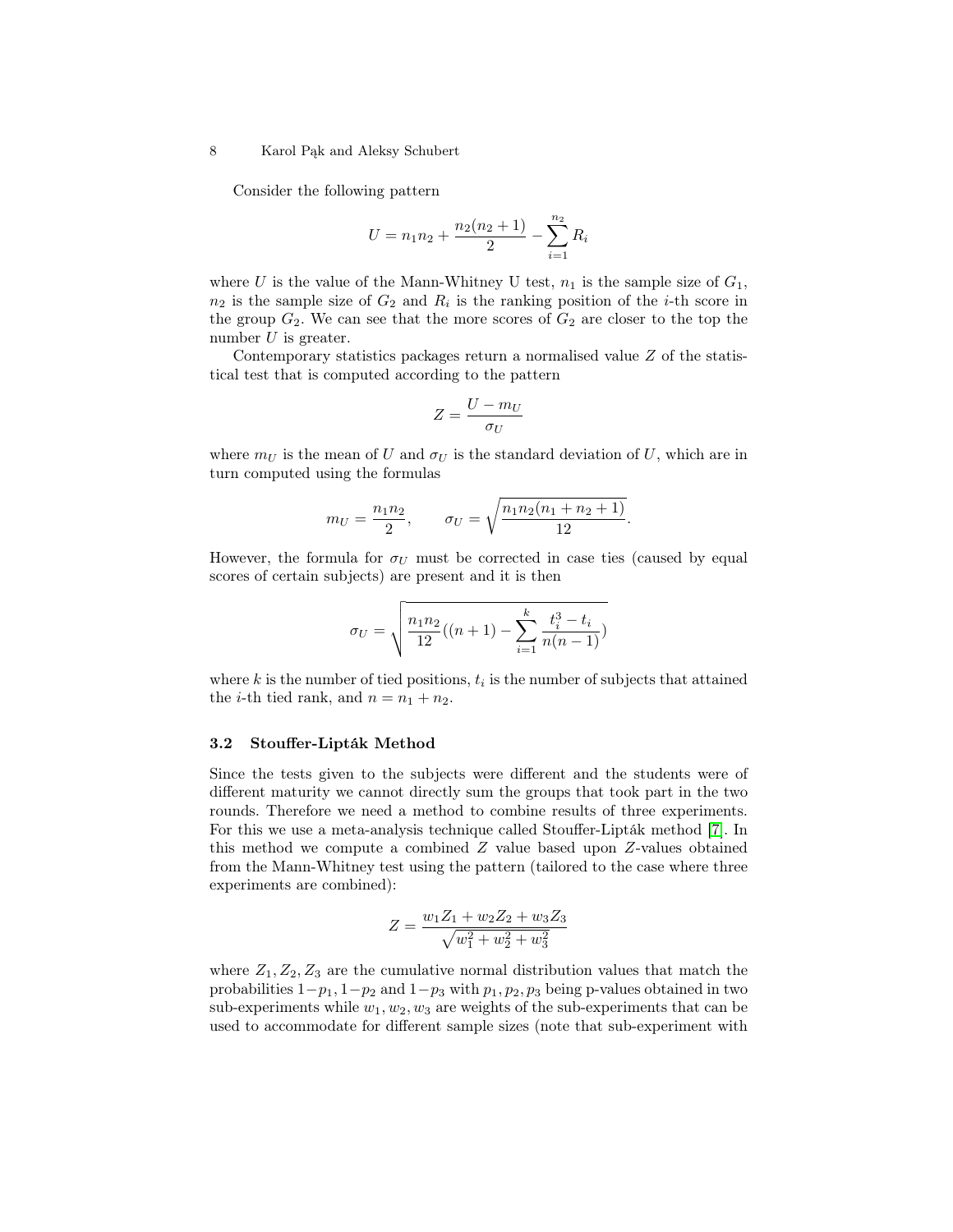a bigger number of subjects should weigh more than the sub-experiment with the smaller one, according to Lipták square roots of sample sizes are optimal here).

The p-value for Z-value obtained in this way is  $1-v$  where v is the probability that a normally distributed random number will be less than that this Z-value.

#### 3.3 The Binomial Test

The binomial test is used to check which of two outcomes has greater probability. We assume here that our process has  $n$  outcomes represented by random variables  $X_1, \ldots, X_n$ . These outcomes are either 0 (failure) or 1 (success) and now  $Y = \sum_{i=1}^{n} X_i$  represents the number of successes in the process. We observe now that

$$
P(Y = k) = {n \choose k} q^{k} (1 - q)^{n - k} \text{ for } k \in \{0, ..., n\}
$$

where q is the probability of success (i.e. that  $X_i = 1$ ). We can now use the value  $Q_{n,q}(\alpha)$  of the quantile of order  $\alpha$  for the distribution to reject  $H_0$  telling that  $q \geq p_0$  versus the alternate hypothesis  $H_A$  that  $q < p_0$  if and only if  $Y \leq Q_{n,p_0}(\alpha)$ where  $\alpha$  is the desired level of confidence. Typically  $p_0 = 0.5$  and we actually check that the probability of success is greater than the one of failure.

## <span id="page-8-0"></span>4 Results of the Experiment

Since we use the Mann-Whitney test, we have to make sure that the assumptions of the test are met. First of all we have to ensure that the scores are numeric. In our setting we give the score 1 to those assignments that clearly indicate the right-hand side of the test. The other score, 0, is given when the left-hand side is indicated as preferred, when there is no preference and also when the assignment was solved incorrectly by the subject.

We can now compare two populations depending on what was the content of the left-hand side (i.e. first side) of obtained assignment:  $(G_1)$  these who obtained version A there with  $(G_2)$  those who obtained version B. We understand that subjects in  $G_1$ , by choosing the right-hand side in their test, judged that version B gives them cognitive advantage while subjects in  $G_2$ , by choosing the same right-hand side, judged that version A gives them this. Our main statistical hypotheses can be formulated in the following way

- $H_0^a$ : the probability that a subject from  $G_2$  has the score 1 is greater or equal to the probability that a subject from  $G_1$  does it;
- $H_A^a$ : the probability that a subject from  $G_2$  has the score 1 is smaller than the probability that a subject from  $G_1$  does it.

We have two more populations,  $G'_1$  with subjects that obtained 0 in the assessment of assignments and  $G_2'$  with subjects that obtained 1 there. This time we assign score 1 to all subjects of the groups. We can now formulate two other hypotheses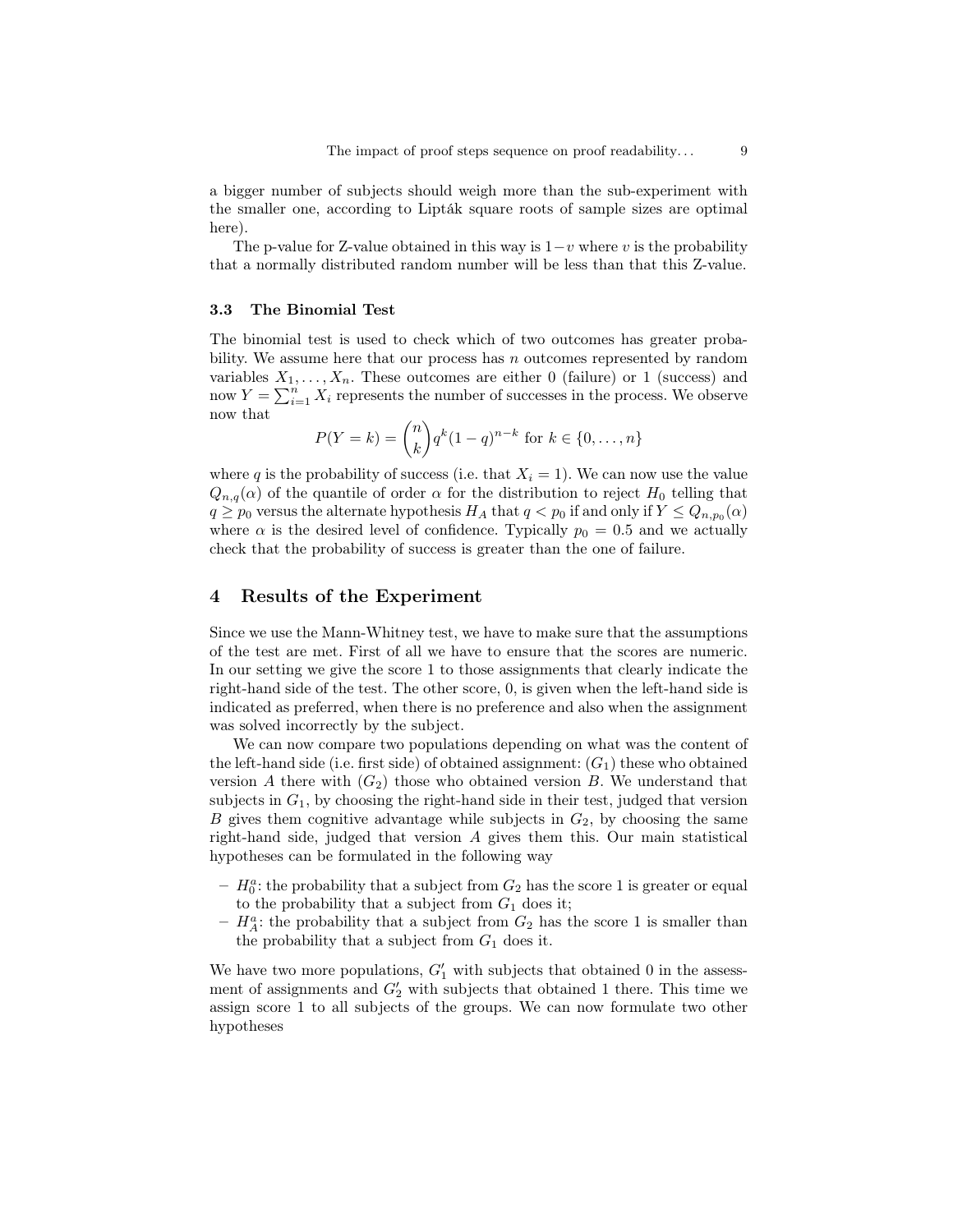- 10 Karol Pąk and Aleksy Schubert
	- $H_0^f$ : the probability that a subject from  $G_2'$  has the new score 1 is greater than the probability that a subject from  $G'_1$  does it;
	- $H_A^f$ : the probability that a subject from  $G_2'$  has the new score 1 is smaller or equal to the probability that a subject from  $G'_1$  does it.<sup>[5](#page-9-0)</sup>

Let us take a look at the assumptions of the Mann-Whitney test. This formulation of the two pairs of hypotheses directly falls under the format prescribed in Section [3.1.](#page-6-0) In each case the leaves with assignments were distributed in sequence without any taking into account the subjects' history (in particular scores in earlier exams) so we can assume that the populations of all the groups had the same background. The assignments in each case were worked out by the subjects in the exam-like conditions, i.e. without any communication with their colleagues solving the same assignment. Therefore, we may assume that the mea-

| Round I                                       |      |                         |    |
|-----------------------------------------------|------|-------------------------|----|
| Version                                       | size | mean                    | sd |
| V. A first $(G_1)$ 33                         |      |                         |    |
| V. B first $(G_2)$ 43   0.1627907   0.3735437 |      |                         |    |
| Total                                         |      | 76 0.09210526 0.2910959 |    |

|                                                 |      | Round II                |    |
|-------------------------------------------------|------|-------------------------|----|
| Version                                         | size | mean                    | sd |
| V. A first $(G_1)$   34 $ 0.08823529 0.2879022$ |      |                         |    |
| V. B first $(G_2)$ 31 0.09677419 0.3005372      |      |                         |    |
| Total                                           |      | 65 0.09230769 0.2917125 |    |
|                                                 |      |                         |    |

| Round III                                                                   |      |                                |    |
|-----------------------------------------------------------------------------|------|--------------------------------|----|
| Version                                                                     | size | mean                           | sd |
| $\overline{V.A \text{ first } (G_1) \mid 17 \mid 0.2941176 \mid 0.4696682}$ |      |                                |    |
| V. B first $(G_2)$ 17 0.1764706 0.3929526                                   |      |                                |    |
| Total                                                                       |      | 34   $0.2352941$   $0.4305615$ |    |

sures for each of the assignment were taken independently. At last, the final sures for the experiment. scores were numeric so they fulfil the assumption of comparability of responses.

#### 4.1 General Overview of Results

The overall number of subjects who took part in Round I of the experiment was 76. Out of the number, 33 people got the assignment leaf with version A of the proof on the left-hand side and 43 people got the assignment with version B on the left-hand side. In the case of Round II the total number of subjects was 65 with 34 assignments where version A of the proof was on the left-hand side and 31 where version B was there. In Round III the total number of subjects was 34 and each of the groups had 17 people. We have to note here that the uneven number of subjects in the two groups does not prevent applicability

| Round |
|-------|
|-------|

<span id="page-9-1"></span>

| Version               |    | score 0 score 1 |
|-----------------------|----|-----------------|
| $ V. A$ first $(G_1)$ | 36 |                 |
| V. B first $(G_2)$    | 33 |                 |

| Round |  |
|-------|--|
|-------|--|

| Version            | score 0 score 1 |  |
|--------------------|-----------------|--|
| V. A first $(G_1)$ |                 |  |
| V. B first $(G_2)$ |                 |  |

| Round III |  |
|-----------|--|
|-----------|--|

| <i><u><b>Version</b></u></i> | score 0 score 1 |  |
|------------------------------|-----------------|--|
| V. A first $(G_1)$           |                 |  |
| $ V. B$ first $(G_2) $       |                 |  |

<span id="page-9-2"></span>Fig. 5. The distribution of the assigned scores.

<span id="page-9-0"></span><sup>&</sup>lt;sup>5</sup> The small difference in the formulation of the hypotheses  $H_0^a$ ,  $H_A^a$  and  $H_0^f$ ,  $H_A^f$  is probabilistically negligible, but it is easier to handle in computations by R.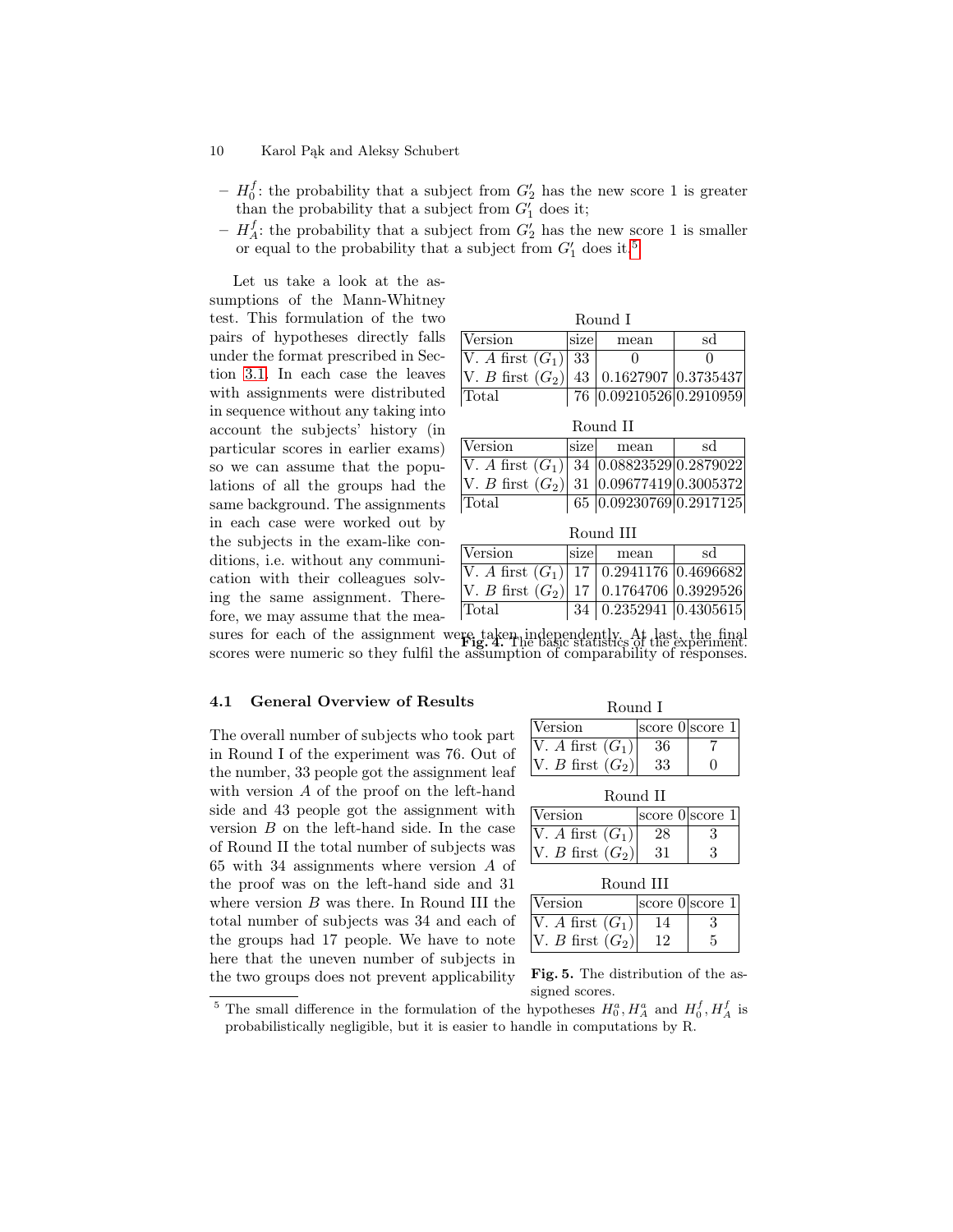of the Mann-Whitney statistical test, it only impairs its accuracy.

The basic statistics of the groups are presented in Fig. [4.](#page-9-1) We can see the sizes of the groups (column size) as well as the mean score (column mean) and standard deviation of the scores (column sd). We immediately see that the mean of the score in the group  $G_1$  during Round I is 0. This is due to the fact that none of the subjects returned the assignment with indicated version A on the right-hand side. We can confirm this by looking in the table displayed in Fig. [5](#page-9-2) where the numerical scores of all the six subgroups are presented.

#### <span id="page-10-0"></span>4.2 First Text Is Favoured

We evaluate first the hypotheses  $H_0^f$  versus  $H_A^f$  as they give the background for the whole experiment. For this we use a more direct binomial test based upon the Bernoulli distribution. The p-values for this test are  $3.208984 \cdot 10^{-14}$ ,  $2.482325 \cdot 10^{-12}$ ,

| Round           | p-value                          |
|-----------------|----------------------------------|
| Round I         | $\sqrt{3.208984 \cdot 10^{-14}}$ |
| Round II        | $ 2.482325 \cdot 10^{-12} $      |
| Round III       | 0.001467528                      |
| Stouffer-Lipták |                                  |

<span id="page-10-2"></span>Fig. 6. The p-values for the test on which side is favoured.

and 0.001467528 for the samples taken in Round I, Round II, and Round III respectively. The combined p-value obtained with the Stouffer-Lipták method is so small that it is below the precision range of our tools. Therefore the overall result is 0. [6](#page-10-1) All the figures are gathered in the table presented in Fig. [6.](#page-10-2) Summing up, we obtained a prevalent evidence that the left hand side is favoured in such comparison tests.

#### 4.3 Readability Assessment

The picture in the readability assessment is more complicated. Already a look at the table in Fig. [5](#page-9-2) reveals that in Round I the preference for version  $B$  was strong, in Round II the scores were even and in Round III turned in the opposite

| Round           | Z-value      | p-value     |
|-----------------|--------------|-------------|
| Round I         | 2.41645      | 0.007836335 |
| Round II        | 0.117872     | 0.4530845   |
| Round III       | $-0.7966275$ | 0.7871663   |
| Stouffer-Lipták | 1.31315      | 0.0945662   |

<span id="page-10-4"></span>Fig. 7. The statistics of the readability experiment.

direction. This is reflected in obtained Z-values, which are 2.41645, 0.117872 and −0.7966275 respectively. The negative value of the second statistics reflects the fact that we are closer to rejecting  $H_A^a$ . The p-values obtained in the tests are 0.00[7](#page-10-3)836335, 0.4530845 and 0.7871663 respectively.<sup>7</sup> This shows that the first test gives a strong statistically significant result, which supports our claim that the proofs in version A format can give cognitive advantage at the statistically significant level, actually the significance here is higher than 99%. This evidence is so strong that even when we combine the three rounds with Stouffer-Lipták

<span id="page-10-1"></span> $6$  The results were obtained with help of the standard R function binom.test.

<span id="page-10-3"></span> $7$  The results were obtained with help of the R package coin [\[5](#page-12-12)[,6\]](#page-12-13) with its heuristics mid-ranks to handle ties in input data.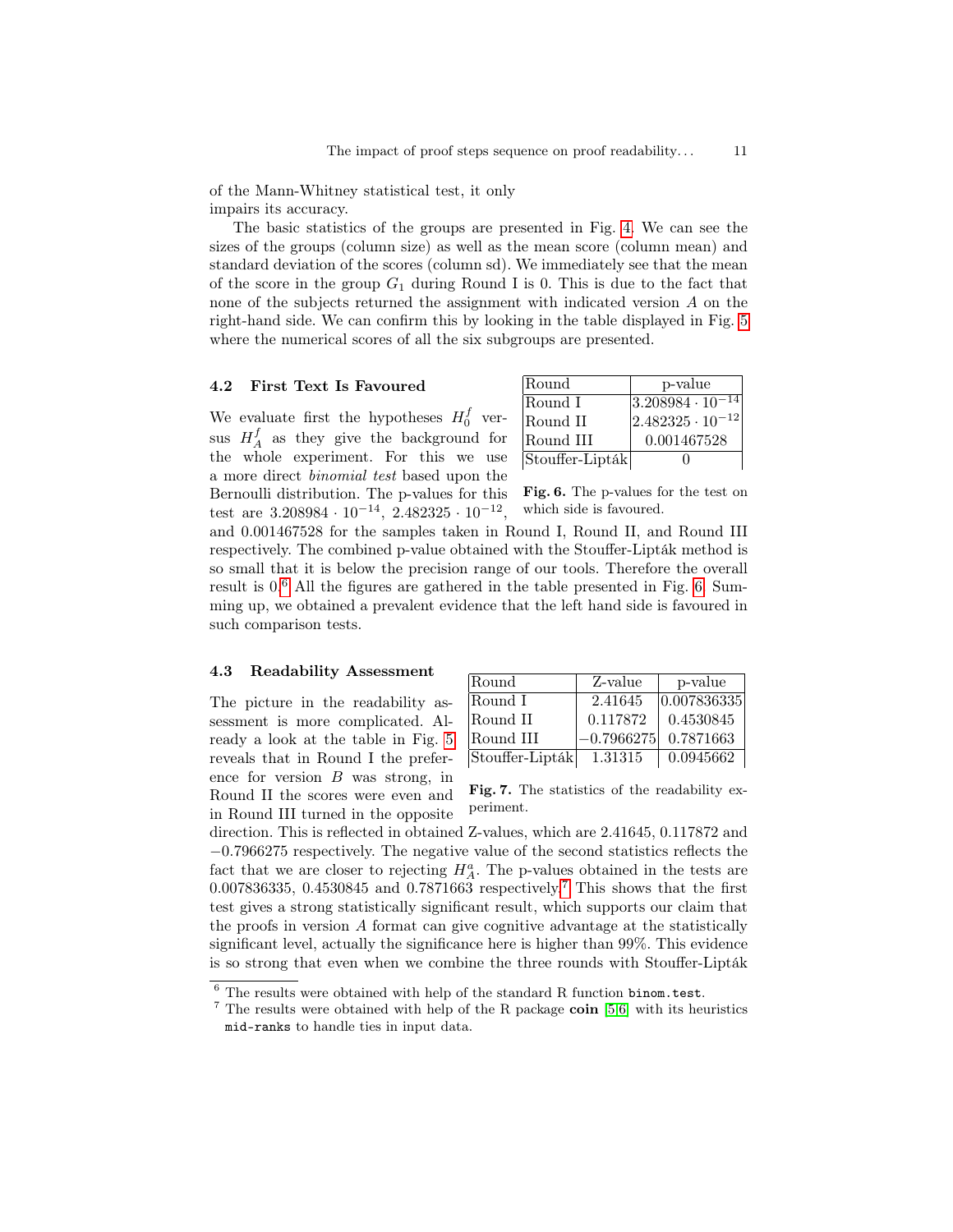test we obtain result of reasonable significance at the level over 90%. These results are summarised in the table presented in Fig. [7.](#page-10-4)

## <span id="page-11-0"></span>5 Discussion

The fact that the left-hand side of tests devised in our experiment is strongly favoured has very strong support in our data. The case of readability is more curious. We can see that Round I resulted in strong preference for version B of the proof, which is more convoluted. However slight changes to the conditions in Rounds II and III gave a picture that tends to support the opposite claim. We can observe that Round I (during an exam) was likely more stressful than Round III, and this could make the short-term memory less effective. As a result, the bigger number of labels present in version B could turn out to be advantageous for the understanding process. Some of the subjects shared with us this opinion on their assessments. However, this line of argument is not supported by the result of Round II, which was also taken under exam conditions.

One more phenomenon that can also play role here is that the proof in version A indeed more often referred to the previous step. However, each step depends not only on the directly preceding one, but also on some other ones. In the case of version  $A$  we have a step (line 8. in Fig. [1\)](#page-3-0) which required subjects to refer 3 steps back, while the proof in version  $B$  required subjects to refer at most 2 steps back. Further investigations are necessary to check which of the reasons actually holds. However, this investigation shows that the tools to improve readability based upon the principle used here should be used cautiously. Readability is a feature that depends highly on individual abilities of proof readers so the tools to improve it should not enforce any fixed method of proof improvement, but rather offer a number possibilities that can be chosen by users.

The subjects in this experiment actually were not trained in extensive reading of mathematical proofs. We can say that they were accidental proof readers. This experiments showed that they prefer proofs in version B. Still, experienced users, as implied by our initial expectations, seem to prefer proofs structured as in version A. It may be that the experienced users learn this preference as they gain experience. This conjecture is also worth further investigation.

## <span id="page-11-1"></span>6 Acknowledgements

A number of people helped us to execute the experiment. We would like to thank professors Jerzy Tyszkiewicz from University of Warsaw and Krzysztof Prażmowski from University of Białystok for allowing us to take the test during exams of their classes. The tests were also part of classes conducted by Daria Walukiewicz-Chrząszcz, Jacek Chrząszcz, and Piotr Wasilewski so we are also grateful for their help. These people were also very kind to discuss with us the design of the experiment which helped us in its better organisation.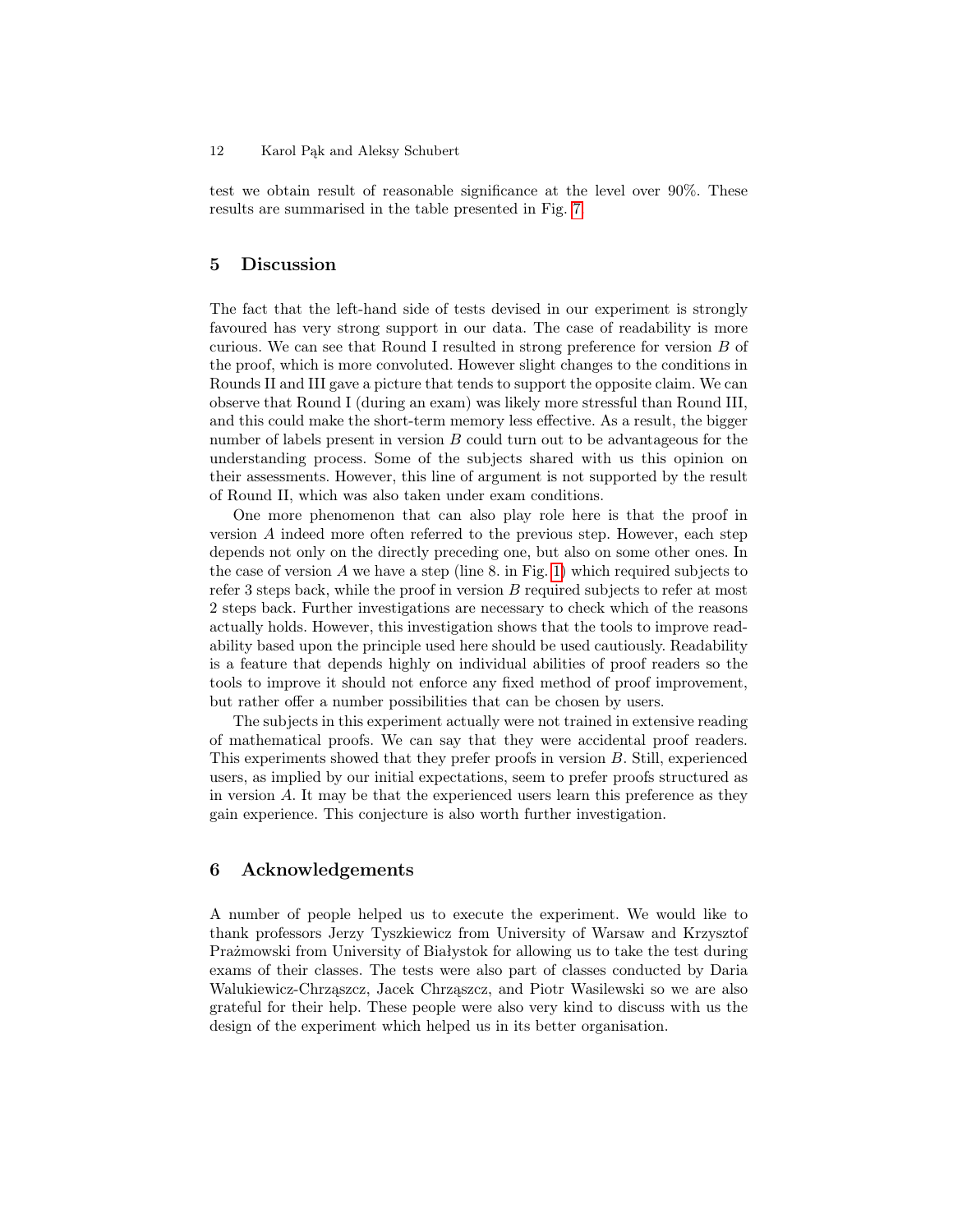## References

- <span id="page-12-4"></span>1. Otto Behaghel. Beziehungen zwischen umfang und reihenfolge von satzgliedern. Indogermanische Forschungen, (29):110–142, 1909.
- <span id="page-12-3"></span>2. Georges Gonthier. Formal proof the four-color theorem. Notices of the AMS, 55(11):1382–1393, 2008.
- <span id="page-12-5"></span>3. Adam Grabowski, Artur Korniłowicz, and Adam Naumowicz. Four decades of Mizar. Journal of Automated Reasoning, 55(3):191–198, October 2015.
- <span id="page-12-1"></span>4. Adam Grabowski and Christoph Schwarzweller. Revisions as an essential tool to maintain mathematical repositories. In Proceedings of the  $14$ th Symposium on Towards Mechanized Mathematical Assistants: 6th International Conference, Calculemus '07 / MKM '07, pages 235–249, Berlin, Heidelberg, 2007. Springer-Verlag.
- <span id="page-12-12"></span>5. Torsten Hothorn, Kurt Hornik, Mark A. van de Wiel, and Achim Zeileis. Implementing a class of permutation tests: The coin package. Journal of Statistical Software, 28(8), 2008.
- <span id="page-12-13"></span>6. Torsten Hothorn, Kurt Hornik, Mark A. van de Wiel, and Achim Zeileis. Package 'coin': Conditional Inference Procedures in a Permutation Test Framework. CRAN, 2013.
- <span id="page-12-11"></span>7. T. Lipták. On the combination of independent tests. Magyar Tud Akad Mat Kutato Int Közl., 3:171–196, 1958.
- <span id="page-12-2"></span>8. Adam Naumowicz and Czesław Byliński. Improving Mizar texts with properties and requirements. In Andrea Asperti, Grzegorz Bancerek, and Andrzej Trybulec, editors, Mathematical Knowledge Management, Third International Conference, MKM 2004 Proceedings, volume 3119 of MKM'04, Lecture Notes in Computer Science, pages 290–301, 2004.
- <span id="page-12-7"></span>9. Karol Pąk. The Algorithms for Improving and Reorganizing Natural Deduction Proofs. Studies in Logic, Grammar and Rhetoric, 22(35):95–112, 2010.
- <span id="page-12-8"></span>10. Karol Pąk. Improving Legibility of Natural Deduction Proofs is Not Trivial. Logical Methods in Computer Science, 10(3), 2014.
- <span id="page-12-9"></span>11. Karol Pąk. Improving Legibility of Formal Proofs Based on the Close Reference Principle is NP-Hard. Journal of Automated Reasoning, 55(3):295–306, 2015.
- <span id="page-12-0"></span>12. Ernst Snapper. The three crises in mathematics: Logicism, intuitionism and formalism. Mathematics Magazine, 52(4):207–216, 1979.
- <span id="page-12-6"></span>13. Makarius Wenzel. The Isabelle/Isar Reference Manual. University of Cambridge, 2013.

# <span id="page-12-10"></span>A English Translations of the Tests Used in the Experiment

In each of the two versions of the experiment the assignment text and the formulation of the statement repeat on each side of the page. Only the proof part is different. We give the repeating parts only once in this translation.

#### A.1 Version Used in January 2015

Assignment You are presented two proofs of the same fact. Both have the same flaw. Choose the version of the reasoning for which you can easier perform the following task: please show the place where the flaw is located and describe in one sentence what is the reason of the mistake.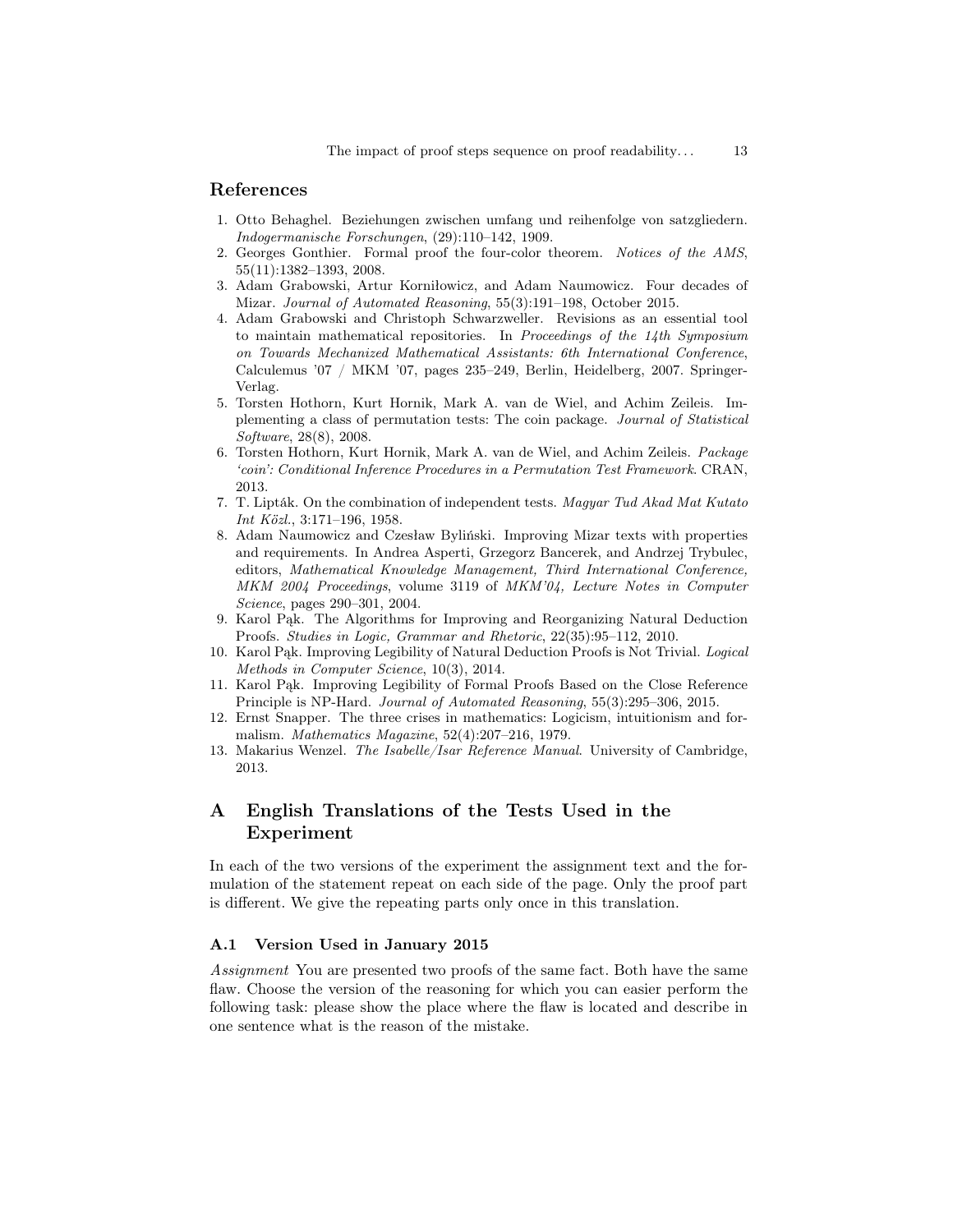Statement  $(X \cup Y) \setminus (X \cap Y) = (X \setminus Y) \cap (Y \setminus X)$ 

*Proof (version A)* We show first that for each  $x$  the equivalence holds

 $x \in (X \cup Y) \setminus (X \cap Y)$  if and only if  $x \in (X \setminus Y) \cap (Y \setminus X)$ .

For the proof from left to right:

- A1: Let us take any  $x \in (X \cup Y) \setminus (X \cap Y)$ .
- We immediately obtain that  $x \notin (X \cap Y)$  (def. of set difference),
- A2: and further that  $x \notin X$  or  $x \notin Y$  (def. of set intersection).
- Additionally x ∈ X or x ∈ Y (see A1, def. of set sum)
- therefore  $x \in (X \ Y)$  or  $x \in (Y \ X)$  (see A2, def. of set difference),

– which gives the expected  $x \in (X\Y) \cap (Y\X)$  (def. of set intersection).

For the proof from right to left:

- Let us take any  $x \in (X \ Y) \cap (Y \ X)$ .
- We immediately obtain that  $x \in (X \ Y)$  or  $x \in (Y \ X)$  (def. of set intersection),
- $A_4$ : and further  $x \in X$  and  $x \notin Y$  or  $x \in Y$  and  $x \notin X$  (def. of set difference),
- and further  $x \in (X \cup Y)$  (def. of set sum).
- Additionally  $x \notin (X \cap Y)$  (see A4, def. of set intersection)
- which gives the expected  $x \in (X \cup Y) \setminus (X \cap Y)$  (def. of set difference).

From the proved equivalence and definition of set equality we immediately obtain the goal statement.

*Proof (version B)* We show first that for each  $x$  the equivalence holds

 $x \in (X \cup Y) \setminus (X \cap Y)$  if and only if  $x \in (X \setminus Y) \cap (Y \setminus X)$ .

For the proof from left to right:

- $A1$ : Lat us take any  $x ∈ (X ∪ Y) \setminus (X ∩ Y)$ .
- A2: We immediately obtain that  $x \notin (X \cap Y)$  (def. of set difference),
- $− A3:$  Additionally  $x \in X$  or  $x \in Y$  (see A1, def. of set sum)
- Observe that  $x \notin X$  or  $x \notin Y$  (see A2, def. of set intersection)
- Consequently  $x \in (X \ Y)$  or  $x \in (Y \ X)$  (see A3, def. of set difference),
- which gives the expected  $x \in (X \ Y) \cap (Y \ X)$  (def. of set intersection).

For the proof from right to left:

- Let us take any  $x \in (X \backslash Y) \cap (Y \backslash X)$ .
- We immediately obtain that  $x \in (X \ Y)$  or  $x \in (Y \ X)$  (def. of set intersection),
- A3: and further  $x \in X$  and  $x \notin Y$  or  $x \in Y$  and  $x \notin X$  (def. of set difference),
- and further  $x \in (X \cup Y)$  (def. of set sum).
- Additionally  $x \notin (X \cap Y)$  (see A3, def. of set intersection)
- which gives the expected  $x \in (X \cup Y) \setminus (X \cap Y)$  (def. of set difference).

From the proved equivalence and definition of set equality we immediately obtain the goal statement.

#### A.2 Version Used in January 2016

Assignment You are presented two proofs of the same fact. Find in them as many flaws as you can. In case a mistake occurs in both proofs, mark with a star